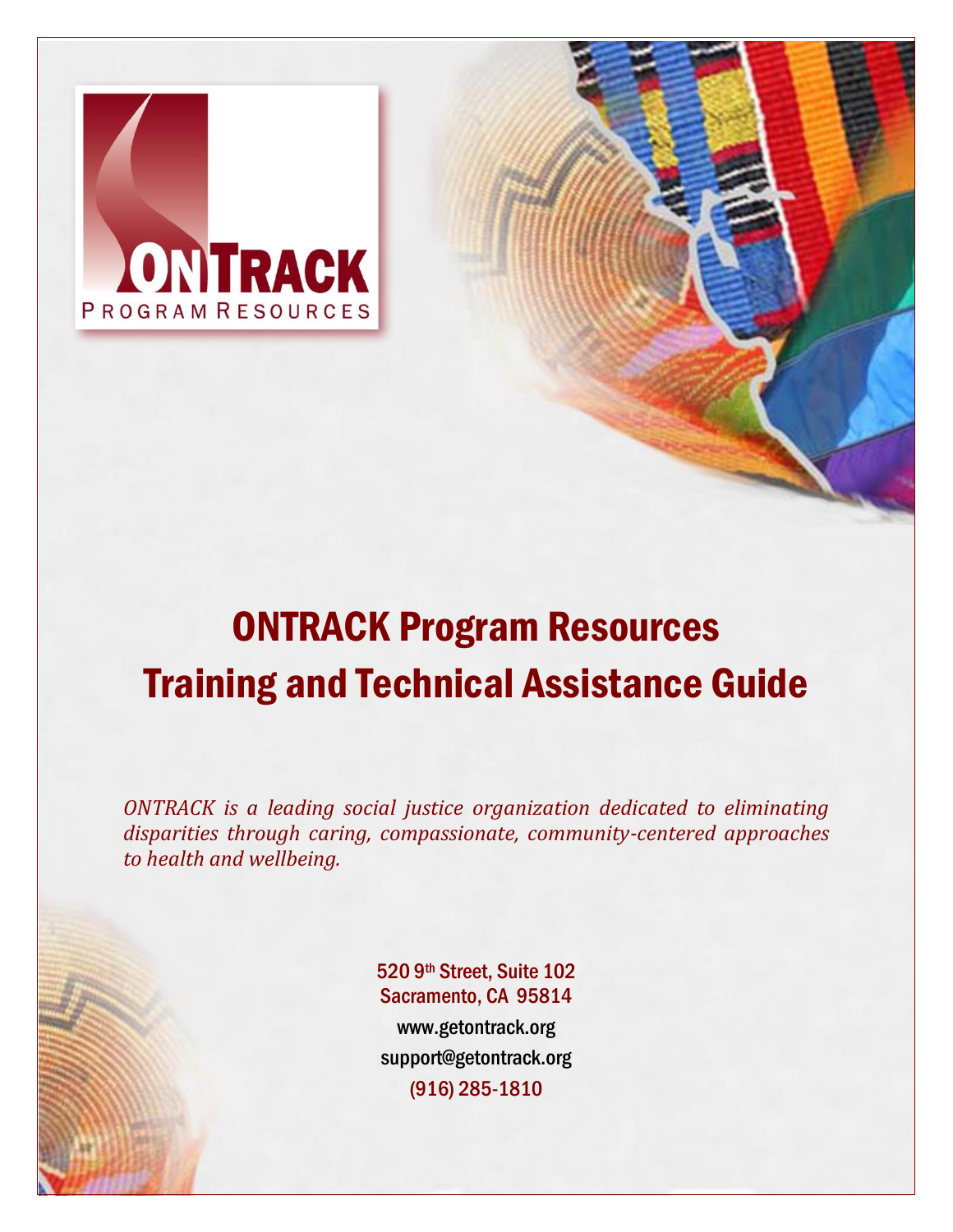# Table of Contents

| <b>Topic Areas:</b>                                                                                                                                                                                    |  |
|--------------------------------------------------------------------------------------------------------------------------------------------------------------------------------------------------------|--|
| Diversity, Equity, Inclusion, CLAS Standards, Cultural Competence & Responsiveness<br><b>Special Population-Specific Trainings</b><br>Ethnicity, Culture, and/or "Race"<br>Gender (Women and Girls)    |  |
| Sexual Orientation (LGBTQ)<br>Ability/Disability<br>Age (Youth)<br><b>Faith Communities</b><br>Socio-Economic (i.e. Homeless, Veteran, Criminal Justice Involvement, and Other Special<br>Populations) |  |
|                                                                                                                                                                                                        |  |
|                                                                                                                                                                                                        |  |
|                                                                                                                                                                                                        |  |
|                                                                                                                                                                                                        |  |
|                                                                                                                                                                                                        |  |
| Cultural Competence Strategic Plan                                                                                                                                                                     |  |
| (Trauma Informed, gender responsive)                                                                                                                                                                   |  |
|                                                                                                                                                                                                        |  |
|                                                                                                                                                                                                        |  |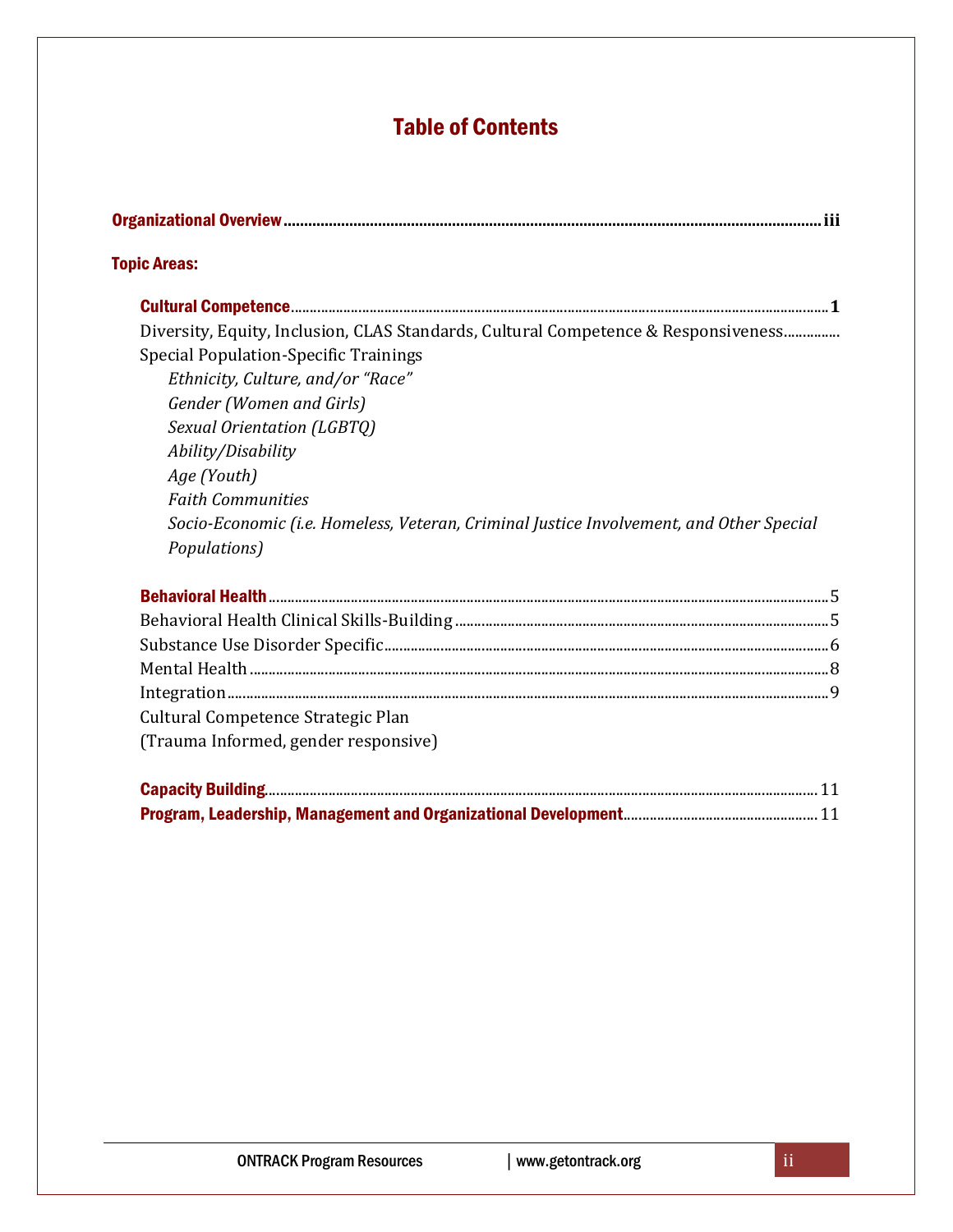## ONTRACK Program Resources

ONTRACK Program Resources (ONTRACK) provides high quality, cost-effective, customized consulting, training and technical assistance (TTA) to improve workforce skills, service delivery, programs, and systems to better serve increasingly diverse communities.

Since 1997, **ONTRACK** has built a reputation for providing culturally responsive, strengths-based, applicable expertise to hundreds of organizations across a wide range of behavioral health, health care, human services, educational, and social justice issues.

**ONTRACK** offers consulting and training services to organizations in several areas including:

- $\triangleright$  Clinical skills building
- ➢ Code compliance
- $\triangleright$  Capacity building, program and organizational development, leadership, management technical assistance and training
- $\triangleright$  Cultural competence, diversity, inclusion, equity, and the National Culturally and Linguistically Appropriate Services (CLAS) Standards

Our trainings can be amended and personally tailored to your program area and organizational need. Additionally, new trainings can be developed to fit your unique requirements. In many cases, CEU's are available. Training delivery varies. Most workshops are half-day trainings, though in special circumstances, trainings can be as short as an hour or as long as a series of full or half-day sessions that span several months or years.

A key component of **ONTRACK'**s strength is its pool of more than 100 highly accomplished and diverse consultants with a range of expertise in health, behavioral health, social service, and prevention and wellness promotion fields. ONTRACK consultants are known for their:

- $\triangleright$  respectful and client-centered approach
- $\triangleright$  strength-based focus
- $\triangleright$  ability to customize capacity-building services to client needs
- $\triangleright$  understanding and ability to relate to the community issues faced by clients

**ONTRACK's** clientele includes governmental agencies, social service agencies, treatment centers, faith and nonprofit communities, and other organizations that serve diverse populations, with regard to culture, ethnicity, race, age, sexual orientation, geography and socio-economic and mental health statuses.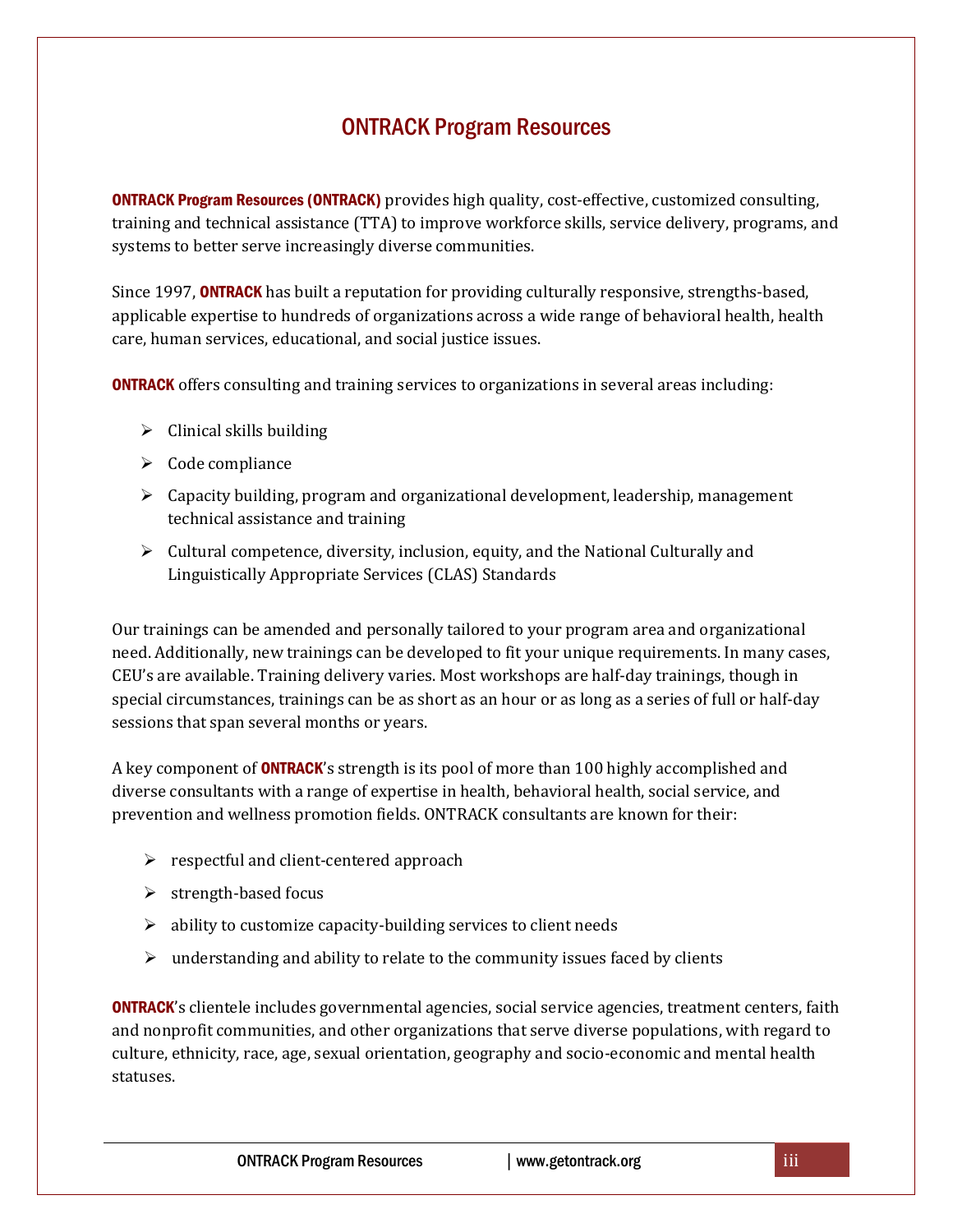Major clients and partners have included:

- ➢ California Department of Health Care Services
- ➢ California Department of Alcohol and Drug Programs
- ➢ California Department of Public Health
- ➢ California Institute for Mental Health/Center for Multicultural Development (now California Institute for Behavioral Health Solutions)
- ➢ Center for Applied Research Solutions
- ➢ U.S. Substance Abuse and Mental Health Services Administration
- ➢ National Asian Pacific American Families Against Substance Abuse
- ➢ Sierra Health Foundation
- ➢ Nonprofit Resource Center
- $\triangleright$  The California Wellness Foundation

## A FEW TESTIMONIALS

"**ONTRACK** is "ground zero" for existing or non-profit start-ups. On day one, **ONTRACK** executed a superior assessment of our non-profit's mission. Their strategy saves time and money, quickly builds leadership confidence, and provides the tools for good governance."

#### *- Kush United, Inc.*

"At times when county's resources are significantly limited, **ONTRACK'**s staff has always supported our needs and endless requests in a timely and expeditious manner. **ONTRACK** technical support is undoubtedly a strong complement to the county's strategic plan."

#### *- Contra Costa Health Services*

"Being transparent in his training methods made the training one of the best I've attended in a long while."

*- Participant who attended Techniques for Working with Trauma Affected Youth*

"**ONTRACK** demonstrates a strong and enthusiastic commitment to educating which is highly regarded by the UCDHS Clinical Social Services Education Committee."

*- John M. Ebersberger, LCSW, Department of Clinical Social Services/Discharge Planning UCDHS*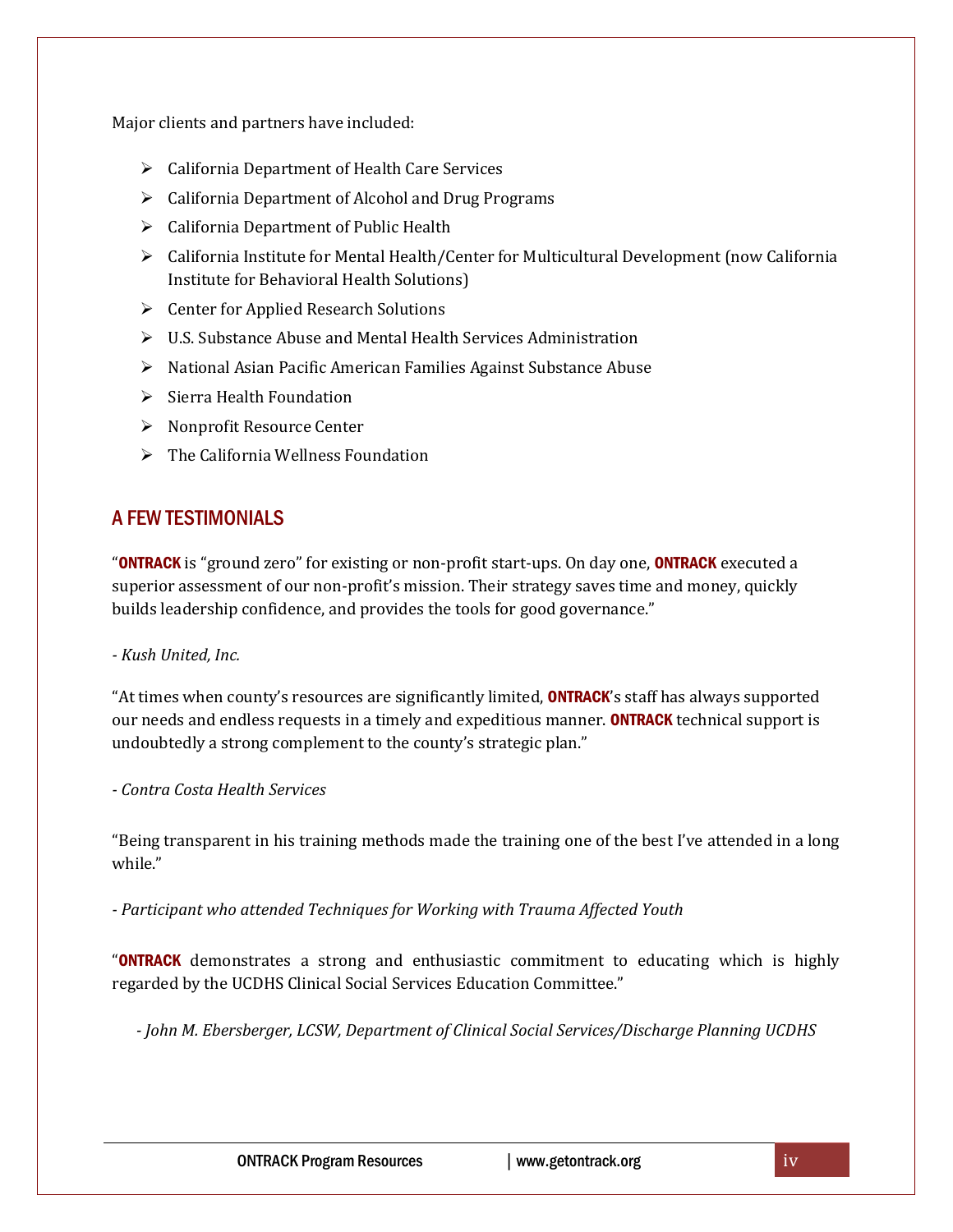## **TRAINING AREAS**

## *CULTURAL COMPETENCE, CULTURAL AND LINGUISTIC APPROPRIATE SERVICES (CLAS) STANDARDS, DIVERSITY, EQUITY, INCLUSION, & REDUCING DISPARITIES*

ONTRACK's cultural competence, CLAS Standards, equity and disparity reduction interactive trainings are designed to provide participants with essential current concepts, frameworks, and best practices related to providing effective services to diverse populations, including:

- Cultural competence responsiveness, humility, sensitivity, and/or proficiency
- CLAS Standards
- Diversity, equity, and inclusion
- Health equity, health disparities, and social determinants of health, etc.

Through hands-on modules based on adult learning styles, participants learn how to assess their services and meaningfully incorporate relevant critical components into their work. Participants get needed tools to better understand and apply cross-cultural best practices into their planning, implementation and evaluation strategies.

"Diverse population" criteria include:

- Ethnicity
- Culture
- Race
- Class
- Age
- Gender
- Religion and/or spirituality
- Sexual orientation
- Physical, emotional or intellectual disability
- And, socio-economic conditions, i.e. Income, homelessness, military service, criminal justice involvement

ONTRACK's common training objectives for cultural competence/diversity related trainings include:

- Establish a working definition of culture, its role and purpose
- Receive an overview of the concepts and principles of cultural and linguistic competence
- Recognize important factors that guide the development of culturally competent organizations
- Implement assessments as resources to achieve and sustain competency
- Gain greater understanding of the impact and practical uses of data for achieving equity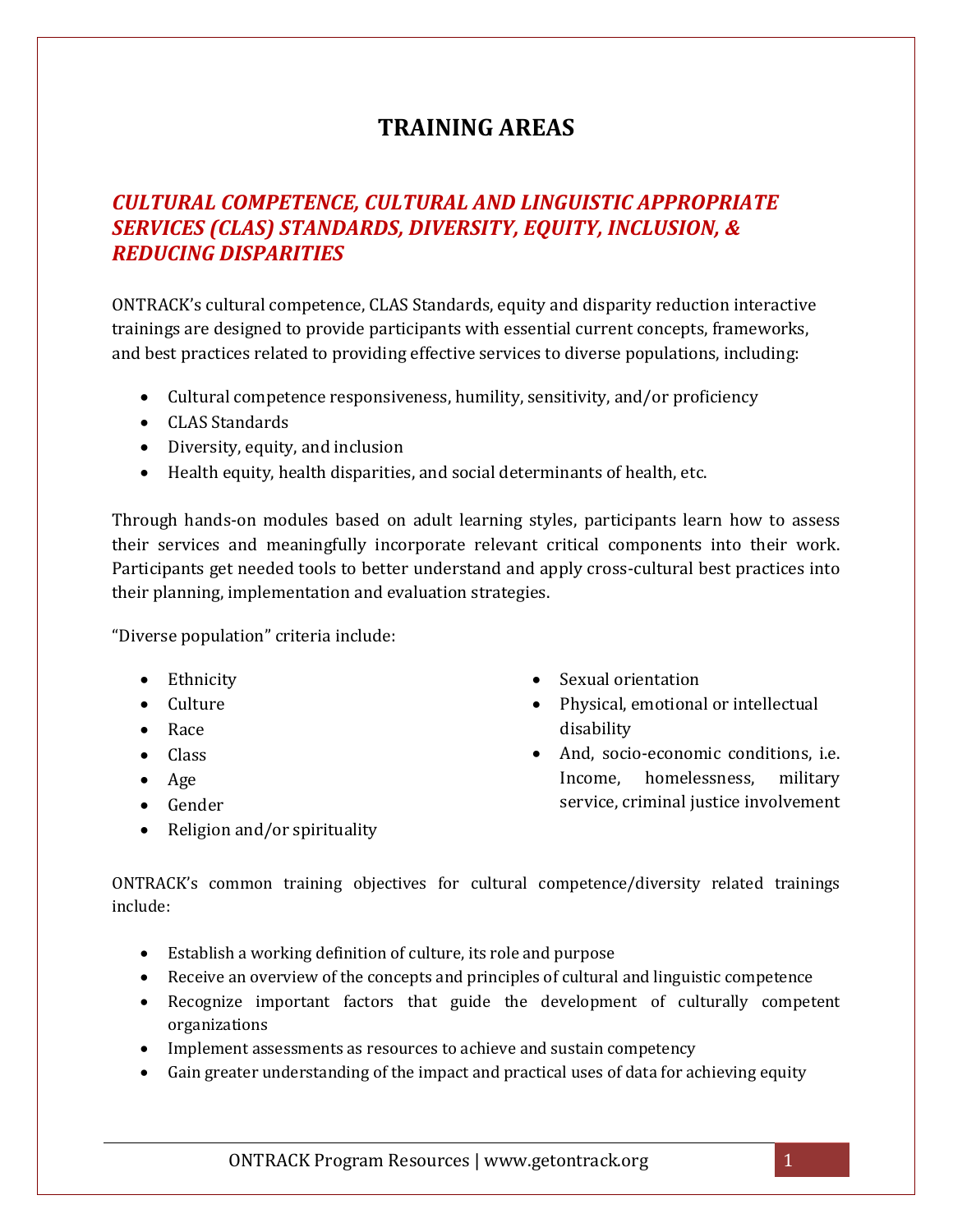#### SAMPLING OF CULTURAL COMPETENCE/DIVERSITY RELATED TRAINING TITLES

#### Cultural Competence, Diversity, Equity, Inclusion, CLAS Standards Overviews, & Health Equity

- Asset-based Approaches to Working with Latinx Communities: Creating Shared Language and Understandings on the Road to Racial and Social Equity
- Meeting the Challenge: Incorporating Culturally and Linguistically Appropriate Services (CLAS) Standards into Health and Wellness Programming
- Assessment and Development of Culturally and Linguistically Appropriate Services, Workplaces, and Systems
- Iceberg Diving: Cultural Competence Primer for Behavioral Health and/or Health Practitioners and Settings
- Alignment with the National CLAS Standards: Focus on Organizational Leadership and Governance
- When They Walk Through the Door: Culturally Responsive Intake, Assessment and Treatment Services
- CLAS is in Session: Closing the Academic Achievement Gap through Cultural Proficiency
- A CLAS Act: A Training Exploring What We Can Do as Behavioral Health Practitioners to Build Health Equity

#### Ethnic/Cultural Population Specific

#### **African American**

- Boys and Men of Color: Equity and Justice in Behavioral Health Delivery
- Delivering Comprehensive and Culturally Sophisticated Services to African Americans
- From Victim to Victor: Undoing the Crippling of A Culture (Focus on African Americans)
- Increasing Cultural Competency for Working with African Americans
- It's a Wrap! Developing Culture-Based Wraparound for African American Transitional-Aged Youth

#### **Latinos/Latinas**

- Culturally Responsive Services for Latinos
- Understanding the Challenges Facing Latino Immigrants: Striving to Provide Culturally Competent Services to this Vibrant Population (*Also can be tailored to women and girls*)
- Asset-based Approaches to Working with Latinx Communities: Creating Shared Language and Understandings on the Road to Racial and Social Equity

#### **Asian/Pacific Islanders**

• Designing, Implementing, and Evaluating Programs for Cultural Sensitivity Toward Asians/Pacific Islanders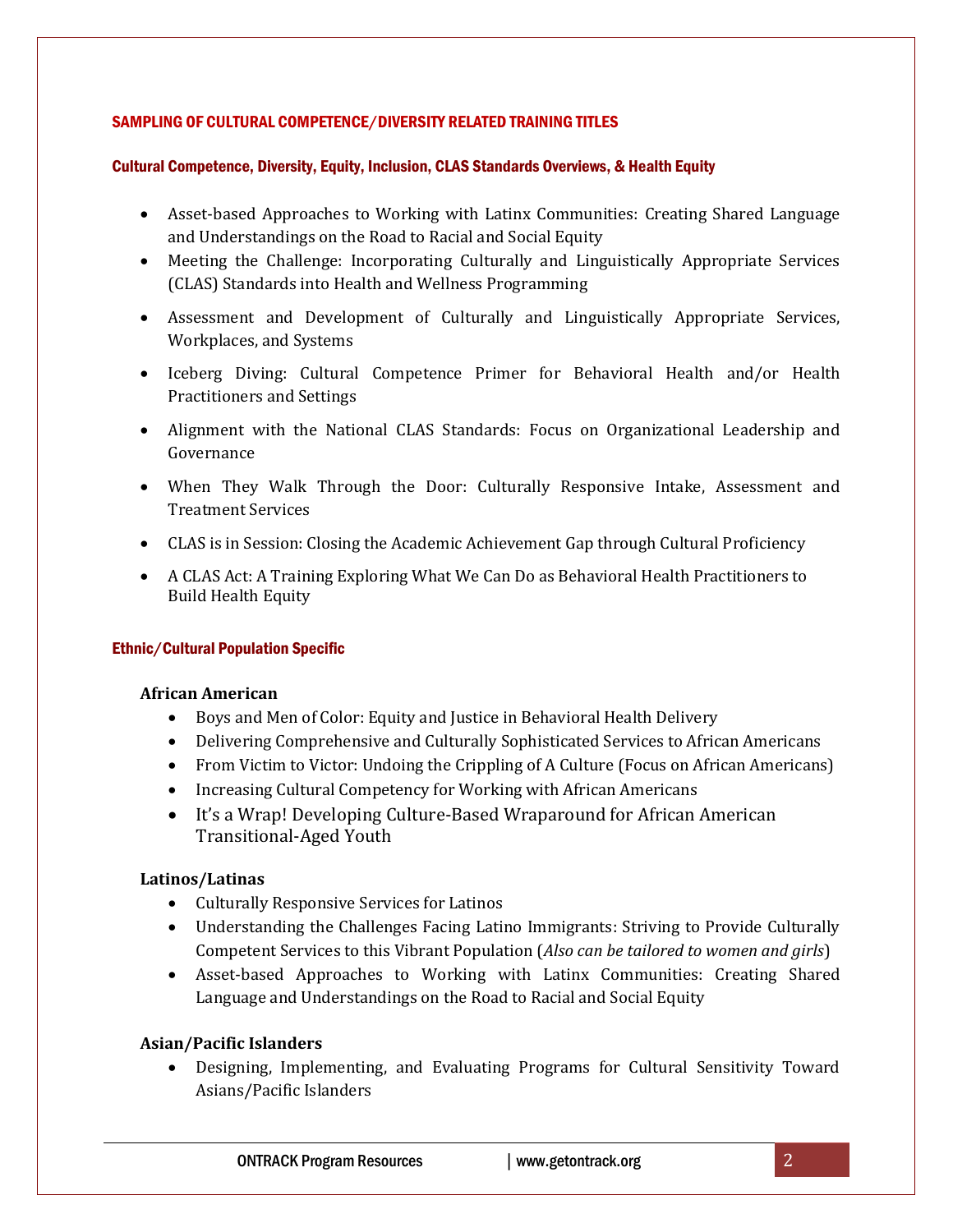- Working with the AANHPI Communities: Cultural Competence in Practice
- The Importance of Cultural Competency for Substance Abuse Service Providers to the Asian American, Native Hawaiian and Pacific Islanders (AANHPI)

#### **Cross Cultural**

- Domestic Violence and Addiction: Intersecting Issues within Asian American, Native Hawaiian, and Pacific Islander (AANHPI) Communities
- Best Practices in Providing Culturally Responsive and Effective Services to Asian American, Native Hawaiian and Pacific Islander (AANHPI) Clients
- Whole, Healthy and Mixed Race: Meeting the Unique Behavioral Health Needs of Multiracial Youth and Adults

#### **Former Soviet Union**

• Providing Culturally and Linguistically Appropriate Services to Clients from the Former Soviet Union (FSU)

#### **Native Americans**

• The Long Dusty "Red Road": Best Practices with Native Americans

#### SPECIFIC FOCUS AREAS (Approach/Objectives)

#### WOMEN & GIRLS

The concepts, actions and activities contained in **ONTRACK's** Women and Girls Core Competencies are directly related to gender-responsive/trauma-informed services with the understanding that to be truly effective, programs serving women and girls should: create an environment through site selection, staff selection, program development, content, and material that reflects an understanding of the realities of the lives of women and girls and that addresses and responds to their strengths and challenges.

Trainings can be tailored to meet the needs of policy makers, program managers, and line staff, as well as other providers (probation and parole), working with women and girls at high risk for multiple challenges related to trauma, substance use, and child welfare involvement. \*

#### Sampling of Women & Girls Related Trainings

- Diamonds in the Rough: Addressing the Multi-faceted Needs of High-Risk Young Women and Girls (*Also listed under Substance Use Disorder (SUD), Women trainings*)
- A Shero's Journey: Improving Treatment & Recovery Outcomes for Women & Girls (*Also listed under SUD, Women trainings*)
- Gender-Responsive, Trauma-Informed Services for Girls Involved in the Juvenile Justice System *(Also listed under Criminal Justice)*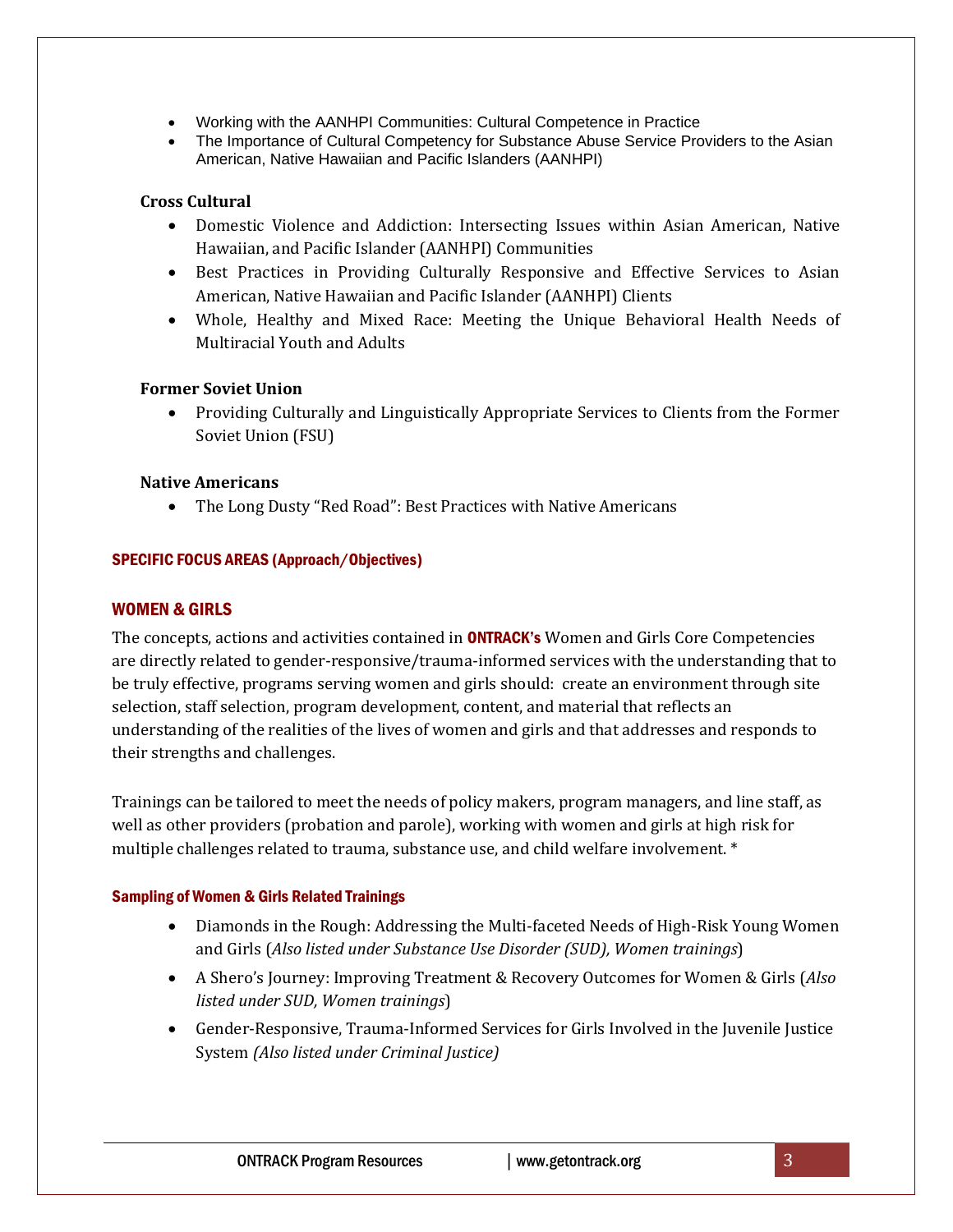#### LGBTQ

- Best Practices in Serving LGBTQ Individuals and Families
- Working Effectively with Transgender Populations
- Best Practices for Working with Sexual Minority Youth
- Improving Services for LGBTQ Children and Youth
- Providing Equal Access for Transgender and Non-Conforming Populations

#### YOUTH

- Culturally Responsive Approaches for Latino Adolescents
- Kids at the Crossroads: Working Effectively with Substance Abusing Youth
- *See LGBTQ above*
- *See criminal and juvenile justice below*

#### CRIMINAL & JUVENILE JUSTICE

- Kids at The Crossroads: Working Effectively with Juvenile Justice-Involved Youth
- Tough Cases: Working Effectively with Ex-Offenders, Court-Mandated & Treatment-Resistant Clients
- Realignment, Re-Entry & Recovery: Cultural Considerations and Practical Application
- Youth Gang Involvement and Its Impact on the Whole Family
- Clinical Strategies in Working with Criminally Involved Youth
- Gender-Responsive, Trauma-Informed Services for Girls Involved in the Juvenile Justice System

#### OTHER SPECIFIC POPULATIONS (PEOPLE WITH DISABILITIES, VETERANS, HOMELESS)

- Cultural Competence and the Americans with Disabilities Act: Working with People with Disabilities
- The Warrior's Peril: Developing Resiliency in Veterans through Culturally Competent Service Delivery
- Homelessness and Cultural Sensitivity: Let's take care of each other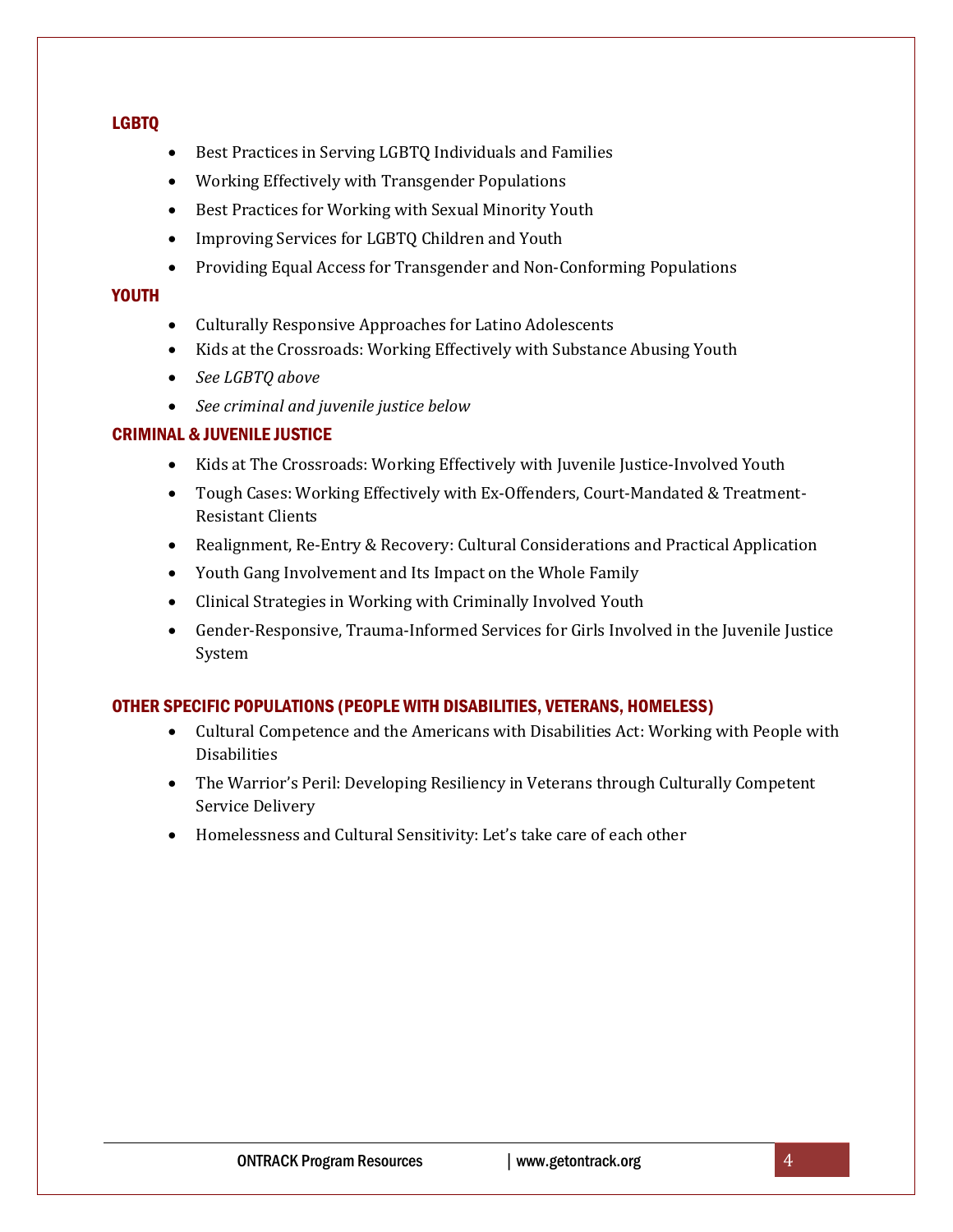## *BEHAVIORAL HEALTH FOCUSED TRAININGS*

ONTRACK's behavioral health trainings provide therapists, juvenile justice professionals, and other clinicians with information on how to develop and maintain a collaborative, problem-solving approach when working with persons with substance use and mental health disorders. Health Care Reform has ushered in an era of integration that is changing the service delivery landscape for substance use, mental health and primary health care providers by focusing on the behavior change required to prevent and manage chronic diseases. Most ONTRACK trainings in this section contain concrete and specific clinical interventions that can be utilized immediately in daily practice. There is a selection of courses that focuses primarily on improving clinical skills. Many courses are specialized and tailored to specific populations including African American men and boys, co-occurring disorders, criminal justice and gang involved, homeless populations, Latino men and boys, LGBTQ, trauma survivors, veterans, women and youth.

ONTRACK's common training objectives for behavioral health related trainings include:

- Build upon and improve clinical techniques from intake through assessments, organizational support and exit plans
- Learn tools for integrating systems of care
- Identify attributes of juvenile justice involved youth and impacts of incarceration
- Examine the culture of incarceration
- Explore the continuum of substance use disorders
- Become familiar with the terms and meanings of substance use, trauma and PTSD
- Learn the importance of self-care for the caregiver
- Learn to distinguish between abuse vs. addiction
- Learn to incorporate post-incarceration support strategies that promote positive treatment outcomes, including abstinence, employment and relationships
- Learn specific cross-cultural counseling techniques for facilitation of culturally themed support groups
- Practice strengths-based strategies for engaging resistance, counseling and treating youthful offenders
- Review gender-responsive treatment, theory, evidence, and systems of care

#### SAMPLING OF BEHAVIORAL HEALTH RELATED TRAINING TITLES

#### **Clinical Skills-Building**

- Anger Management Strategies When Working with Diverse Behavioral Health Consumers
- Beneficiary Engagement as a Continuous Quality Improvement Strategy for Improving Services to African Americans
- Cognitive Behavior Therapy: Fostering Improved Collaboration for Client Success
- Co-Occurring Disorders
- Creating Trans-Affirming Substance Use Disorder Services, African American Adults & TAY
- Cultural and Clinical Factors Affecting Retention of African Americans in Substance Abuse Treatment Programs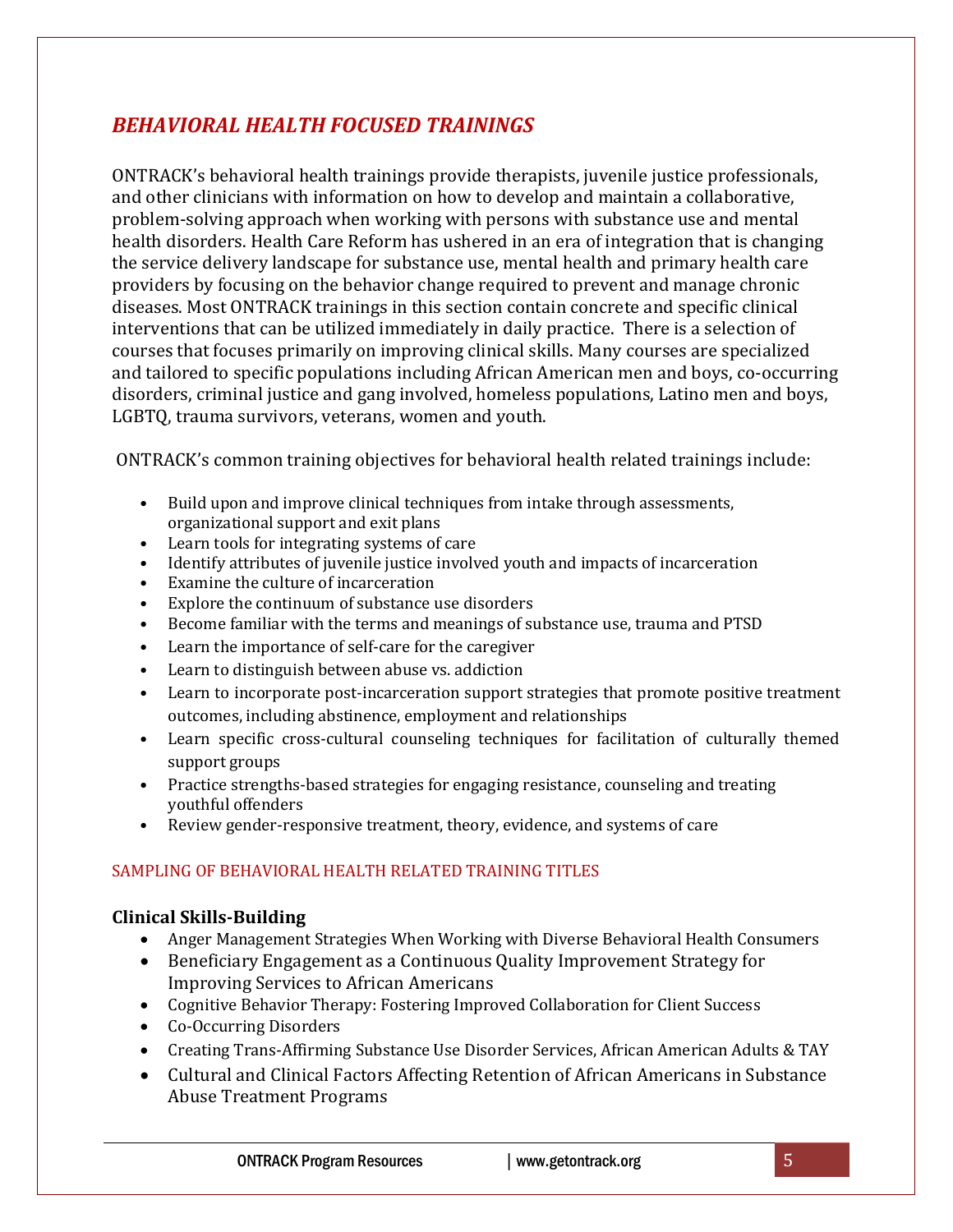- Family Centered Treatment: Engaging and Retaining African American and Latino Families
- Improving Group Facilitation Skills Using Cognitive Behavioral Therapy
- Increasing Cultural Competency Treatment to African American Adults & TAY
- Motivational Interviewing: Inspiring Change & Instilling Hope
- Advanced Motivational Interviewing: The Experiential (Previous MI experience required)
- SBIRT: Screening, Brief Intervention, Referral to Treatment
- Treat Them Well: Health Care Innovations, Skills, Techniques and Strategies (Includes MI, SBIRT, Appreciative Inquiry and SMART goals)
- Treatment and Beyond: Improving Retention and Treatment Outcomes for African Americans Through Effective Case Management
- Treatment Strategies From A Z

## **Criminal Justice Involved**

- Against the Odds: Improving AOD Treatment and Recovery Outcomes for Formerly Incarcerated Women
- Arrested Development: New Directions for Treating Incarcerated Women Changing Systems/Changing Lives
- Family Centered Treatment: Engaging and Retaining African American and Latino Families
- Kids at the CrossRoads: Working Effectively with Juvenile Justice -Involved Youth
- No Wrong Door: Working Effectively with Ex-Offenders, Mandated Clients, Youthful and Gang Affiliated Substance Abusers
- Prodigal Daughters: Complex Issues & Challenges for Providers Treating CJ Women
- Realignment, Re-Entry & Recovery: Cultural Considerations and Practical Applications Using COGNITIVE BEHAVIORAL THERAPY
- The Long Way Home: Improving Successful Outcomes for Criminal Justice-Involved Women, A comprehensive training on Women's Addiction and Recovery
- Tough Cases: Working Effectively with Ex-Offenders, Court-Mandated and Treatment-Resistant Clients

### **Substance Use Disorders (SUD)**

- Core Competencies of Women's AOD Treatment (*Trauma Informed; Gender Responsive*)
- Creating Trans-Affirming Substance Use Disorder Services, African American Adults & TAY
- Cultural Aspects of Chemical Dependency
- Cultural and Clinical Factors Affecting Retention of African Americans in Substance Abuse Treatment Programs
- One Size DOES NOT Fit All: Working with Dually Diagnosed and Culturally Diverse Clients (*Treating Clients Experiencing Combined Substance Abuse and Mental Illness*)
- Improving Retention and Outcomes for High Risk Youth Using Strengths-Based Strategies
- In Our Clients' Footsteps *(Women/Youth/Homelessness/Mental Health and Trauma)*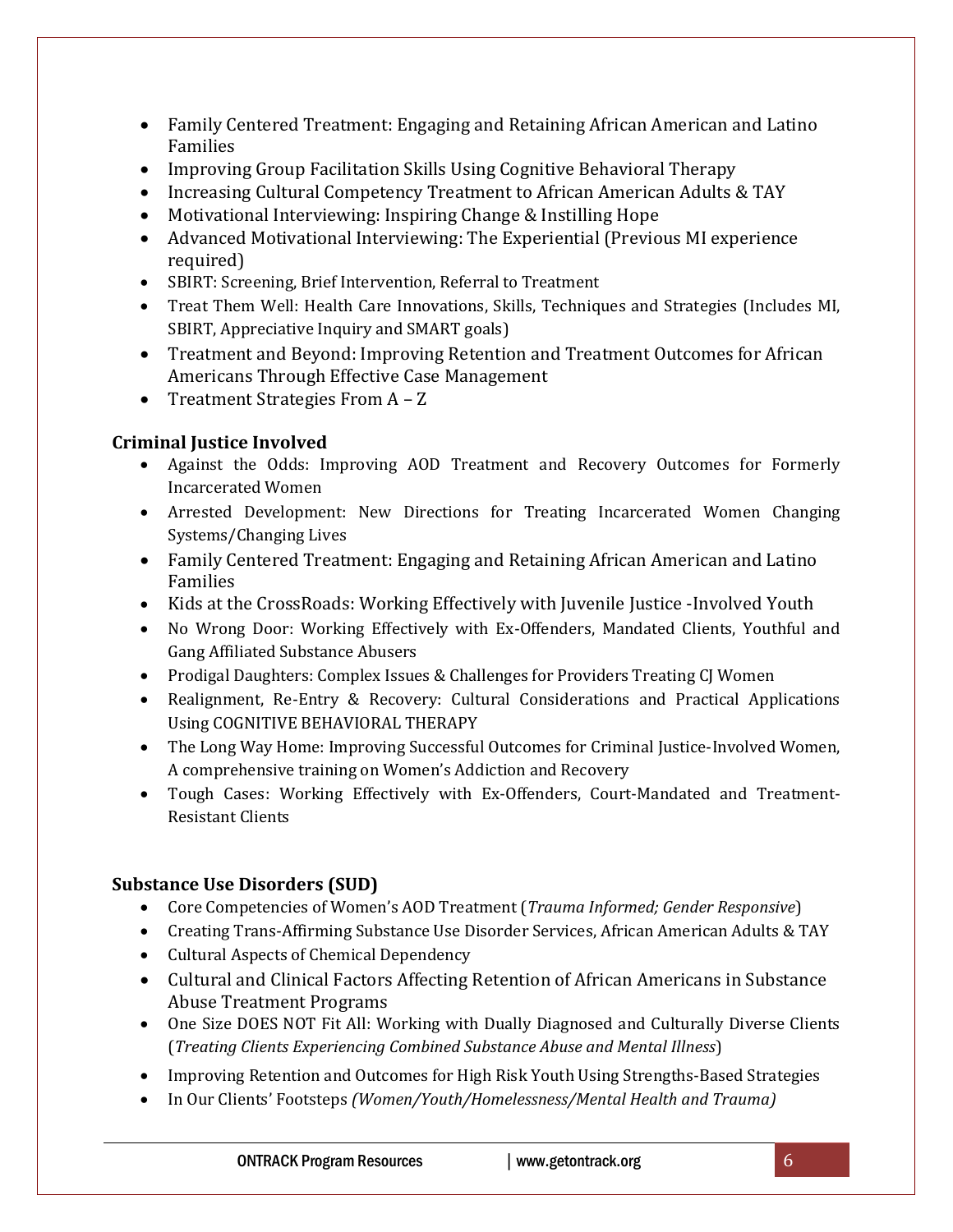- SUD Treatment Considerations for Boys and Men of Color
- Substance Use Problems among Older Adults
- Treat Them Well: One Person, One Team, One Plan for Recovery

#### **Women**

- Addicted to Love and Relationships: Empowering Women to Make Healthy Choices that Support Recovery (Can be adapted for Girls)
- A Shero's Journey: Improving Alcohol and Other Drug (AOD) Treatment & Recovery Outcomes for Women \*(*Can be tailored for Child Welfare, or Criminal Justice-Involved Women and girls*)
- Essential Elements: Gender-Responsive, Trauma-Informed Services
- *See Criminal Justice Involved*
- *See Substance Use Disorders*
- The Warrior's Peril: Developing Resiliency in Veterans through Culturally Competent Service Delivery
- Where's My Mommy? Addiction, Incarceration and the Children Left Behind

#### **Youth**

- *Diamonds in the Rough: Addressing the Multi-faceted Needs of High-Risk Young Women and Girls (Trauma Informed Services)*
- Human Trafficking: Commercially Sexually Exploited & Trafficked Youth Identification & Response Training
- It's a Wrap! Developing Culture-Based Wraparound for African American Transitional-Aged Youth
- *See Criminal Justice Involved*
- Youth Gang Involvement and Its Impact on the Whole Family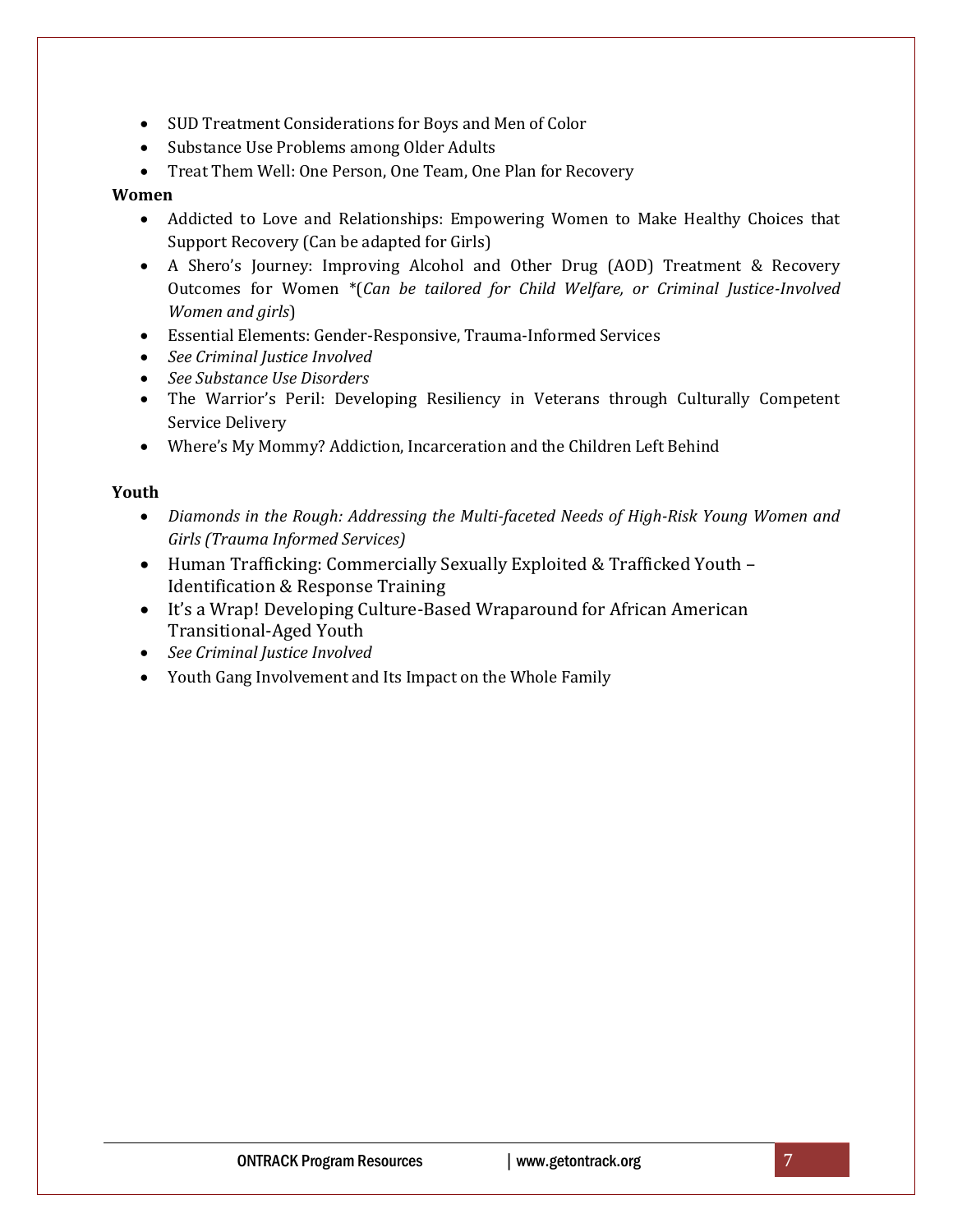## *MENTAL HEALTH FIRST AID TRAININGS*

ONTRACK offers Mental Health First Aid and Youth Mental Health First Aid, the newest evidencebased strategy from the National Council on Behavioral Health to provide you with the skills to identify, understand, and respond to signs of mental illnesses and substance use disorders.

Objectives for Mental Health First Aid trainings:

- Learn risk factors and warning signs of mental health problems
- Discuss depression, anxiety, trauma, psychosis, and addiction disorders
- Explore a 5-step action plan to help someone developing a mental health problem or in crisis
- Learn where to turn for help including professional, peer, and self-help resources

#### SAMPLING OF MENTAL HEALTH FIRST AID TRAINING TITLES

- Mental Health First Aid
- Youth Mental Health First Aid

## *PROBLEM GAMBLING TRAININGS*

With the steady expansion of legalized forms of gambling throughout the country, many state agencies and service providers have begun to see the negative consequences of problem gambling impacting clients in their service systems, particularly in behavioral health, and older adult protection agencies. ONTRACK works with providers to address the many issues related to problem gambling among several different ethnic and cultural populations including youth, women, older adults, and members of the faith, treatment and recovery communities.

Common Objectives for Problem Gambling trainings include:

- The Prevalence of Problem Gambling
- Different Types of Gamblers
- Vulnerable Populations and the Culture Connection
- Problem Gambling, Substance Use, and Recovery
- What Social Service Providers Should Know About Problem Gambling (prevalence, signs and symptoms)

#### **SAMPLING OF PROBLEM GAMBLING TRAINING TITLES**

- Against All Odds: Problem Gambling & African Americans
- Gambling with the Future: Problem Gambling & Youth
- Gambling with Recovery (targeting agencies working with recovering persons)
- Hooked on Gambling: The New Addiction
- Problem Gambling is a Sickness not a Sin (targeting faith community leaders)
- The Real Deal: Problem Gambling in Vulnerable Populations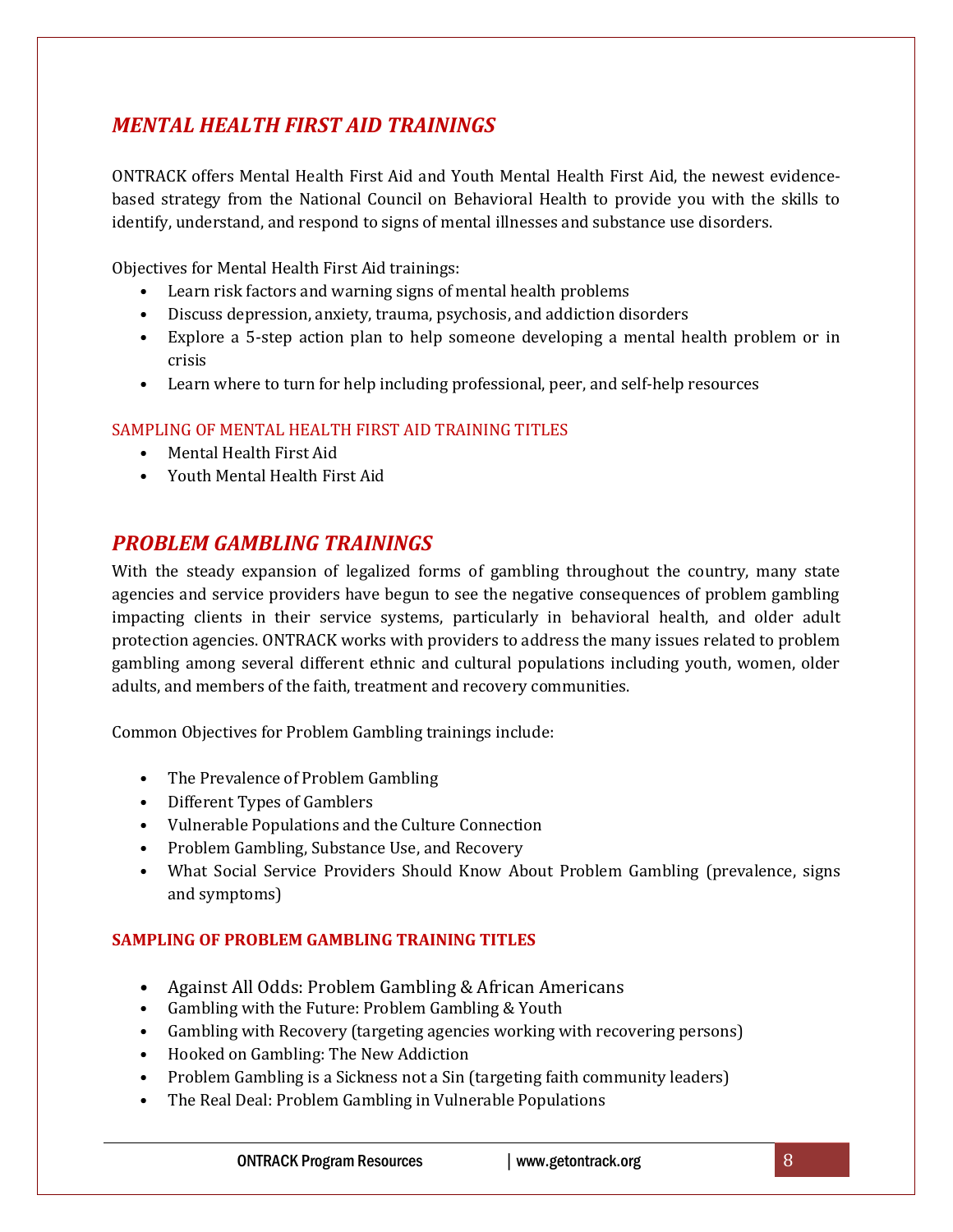## *TRAUMA-INFORMED SERVICES TRAININGS*

Unresolved trauma can be serious, with ongoing life complications often leading people to engage in a number of unhealthy behaviors including violence and self-harm as well as self-medicating with alcohol, illegal drugs and abusing prescription drugs. ONTRACK's trauma-informed services trainings address a broad range of populations and issues to institute change and reduce trauma and the negative impacts of trauma especially in hard hit communities.

Objectives for various ONTRACK trauma-informed services trainings include:

- Acquire a thorough overview of trauma including a detailed definition, various types, and signs and symptoms
- Learn at least one-way re-traumatization can occur in typical treatment settings
- Examine organizational supports and considerations
- Learn to use rules as safety tools, rather than a means to control, coerce or cajole clients
- Explore considerations for assessment, treatment planning and case management
- Improve application of trauma-informed approaches to increase safety in the lives of trauma-impacted persons
- Increase the general knowledge of gender-responsive, trauma-informed concepts, research and resources
- Learn evidence-based strategies for effective interventions
- Learn to help clients seeking safety from trauma, PTSD and substance abuse
- Learn how to identify trauma using Adverse Childhood Experiences (ACES)
- Learn three ways to immediately reduce possible trauma in treatment settings

Several Trauma-Informed trainings are geared to specific populations. Some of the objectives corresponding to various population specific trainings include:

- Increase awareness and understanding of the family dynamics of trauma and codependency among Native American Families
- Develop awareness and understanding of the theories, concepts and best practice methods to use when working with Native American women who are suffering these issues
- Increase knowledge of the diversity and complexity inherent in domestic violence and addiction within the Asian American, Native Hawaiian, and Pacific Islander (AANHPI) communities
- Analyze the data on the relationships among substance and process addictions, and domestic violence.
- Conceptualize designing services to accommodate culture and risk factors when working with AANHPI clients who may be facing domestic violence and addiction issues.

Objectives for Change Management in Comprehensive, Continuous, Integrated Systems of Care

- Increase sense of urgency around the need for change
- Identify organizational leaders, and building a change coalition
- Create a strategy to execute a vision for change, including opportunities for addressing peoples' concerns and anxieties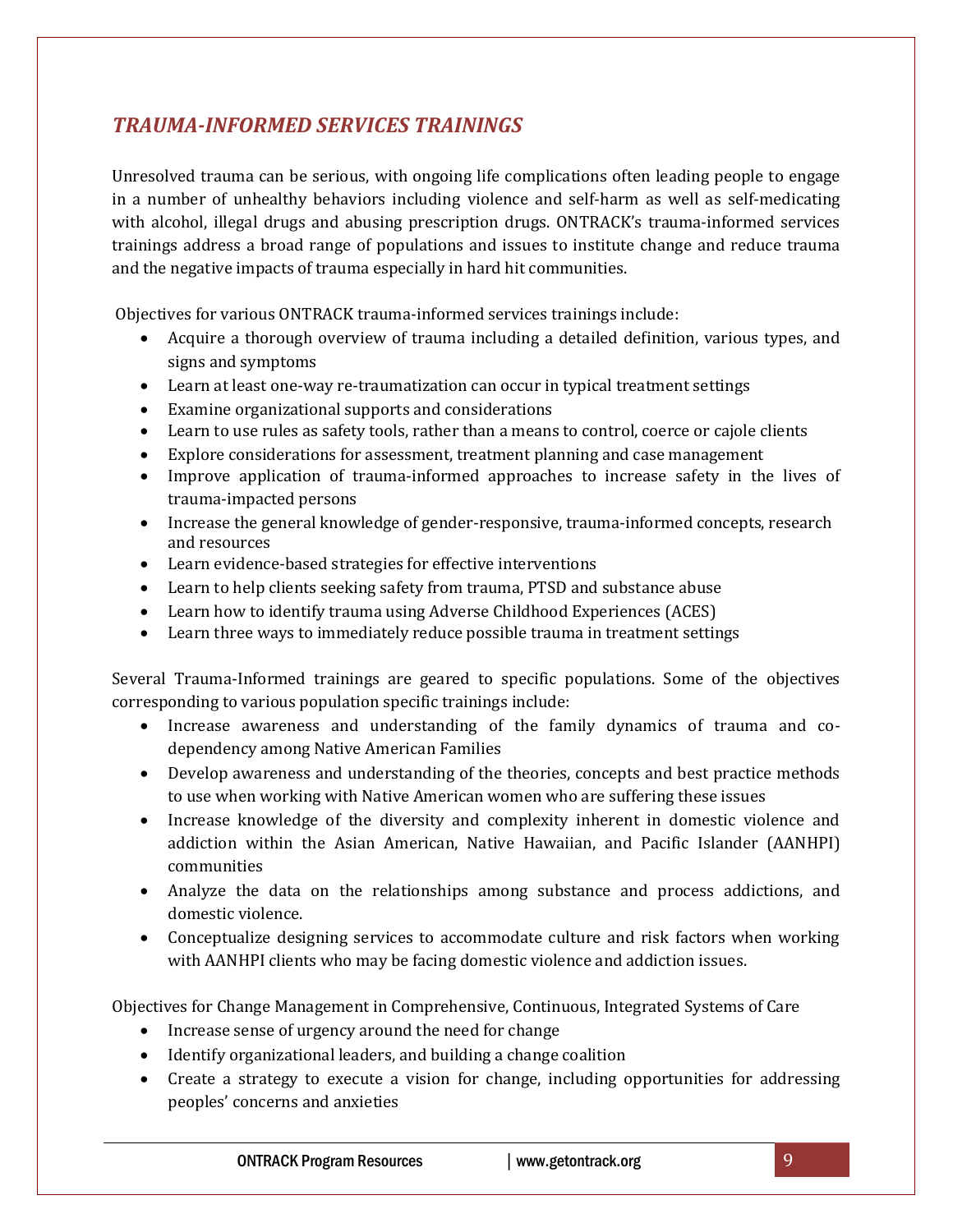- Ensure the organizational structure, job descriptions and systems are in line with vision
- Develop processes to regularly report on change progress and successes
- Develop a plan for continuous recruitment of new change agents/leaders for your change coalition, including replacing key leaders of change as they move on

#### **SAMPLING OF TRAUMA-INFORMED SERVICES TRAINING TITLES**

- Against All Odds: Problem Gambling & African Americans
- Becoming Trauma-Informed
- Change Management in Comprehensive, Continuous, Integrated System of Care (CCISC) Model
- Domestic Violence and Addiction: Intersecting Issues within Asian American, Native Hawaiian, and Pacific Islander (AANHPI) Communities
- Essential Elements: Gender-Responsive, Trauma-Informed Services
- PTSD and Complex Trauma
- Seeking Safety
- Through the Trauma Lens
- Women and Trauma among Native American Families

## *FAITH COMMUNITY TRAININGS*

ONTRACK's Faith Community trainings are designed to support organizations, especially those that have received grant funding to accomplish their goals and improve their infrastructure to help them expand their anti-poverty efforts and other services.

Common Faith Community training objectives include learning:

- The importance of involving the faith community in alcohol and drug prevention, treatment, and recovery-related services
- Key elements for planning and facilitating effective, sustainable faith community involvement
- Strategies for "equipping" your various ministry teams to plan and work with high risk populations
- The 7 Components of Prevention

#### **SAMPLING OF FAITH COMMUNITY TRAINING TITLES**

- Answering the Call: Tools & Supportive Strategies for Congregational & Other Faith Leaders\*
- The Faith Factor: The Evolving Role of Faith in Overall Community Wellness\*
- Am I My Brother's Keeper? Congregations as Community Integration Facilitators<sup>\*</sup>
- Missionary Visions: Involving the Faith Community in Prevention
- My Brother's Keeper: Congregations as Community Peace Keepers.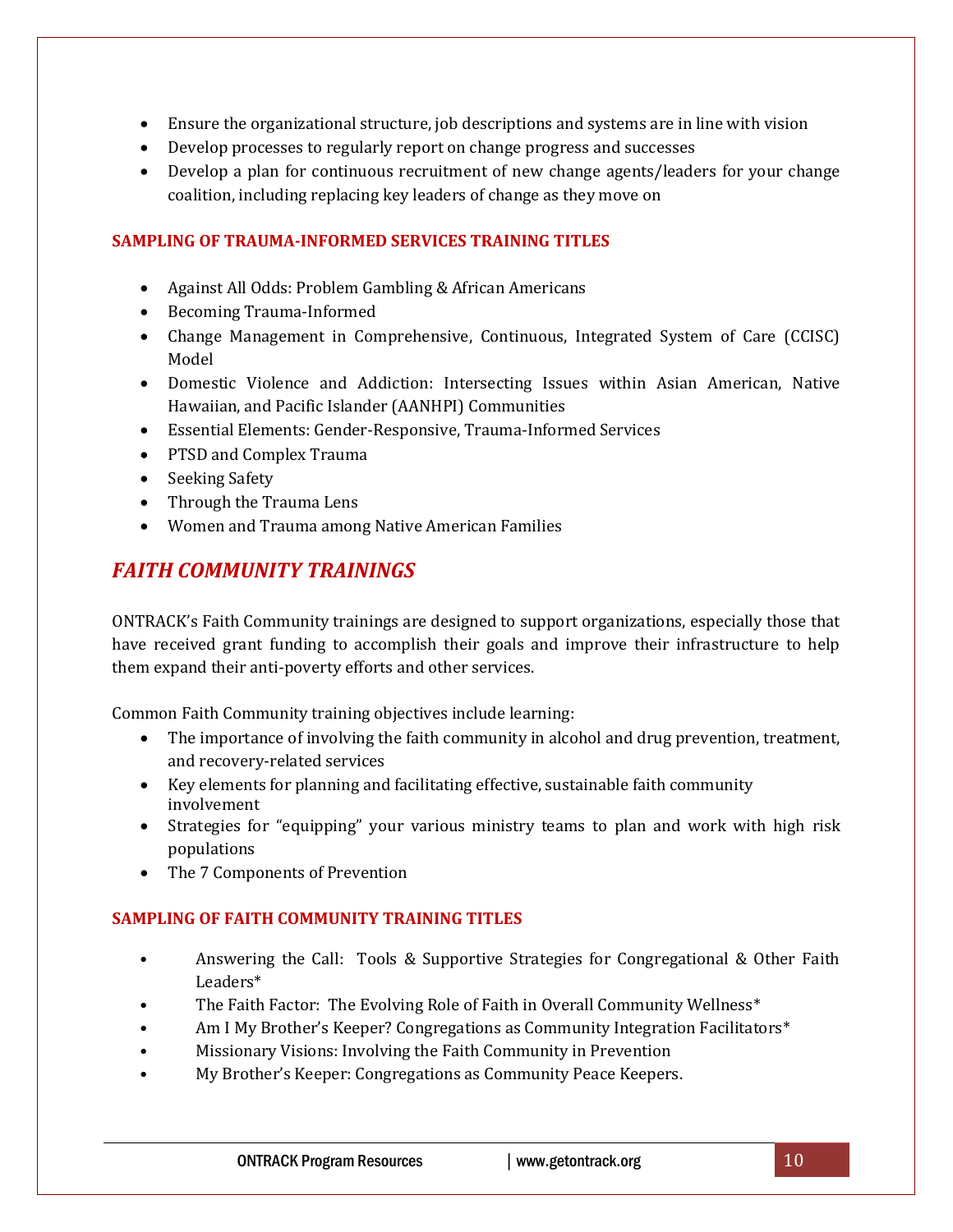## *CAPACITY-BUILDING, PROGRAM AND ORGANIZATIONAL DEVELOPMENT, LEADERSHIP AND MANAGEMENT, TECHNICAL ASSISTANCE and TRAINING*

ONTRACK possesses a wealth of resources and expertise to help organizations develop and manage core programs and services that engage individuals, communities and other stakeholders over time. ONTRACK capacity building and organizational development trainings give participants key steps to design, implement, manage and evaluate programs in an effective and cohesive way. Trainings support nonprofit organizations to establish processes of accountability that promote federal and contractual compliance.

Key objectives of ONTRACK's capacity-building, leadership and management training offerings include:

- Develop a vision map, that incorporates program management, staffing plans, and reporting requirements
- Improve ethics, consent and data collection
- Learn the importance of implementing a strategic plan
- Improve quantitative and qualitative data analysis
- Learn successful strategies change management in organizations
- Learn executive board management and nonprofit corporate law
- Examine group decision-making methods
- Examine various types of program evaluation such as goals-based, process-based and outcomes-based.
- Explore conflict management strategies
- Identify specific strategies for outreach, engaging and encouraging participation by various community sectors
- Increase understanding of the goals and objectives of the strategic planning process
- Learn the basic elements of a working evaluation plan including well-defined, measurable outcomes
- Learn the basics of organizational infrastructure development
- Learn marketing concepts and strategies

#### **SAMPLE OF CAPACITY-BUILDING AND ORGANIZATIONAL DEVELOPMENT TRAINING TITLES**

- African American Leadership Development Series
- Building Capacity from the Community Up (focuses on community and faith-based organization roles in county-level service delivery systems)
- Change from Challenge to Opportunity
- Communication Skills: From Misunderstandings to Improved Effectiveness
- Developing Successful Community Partnerships
- Effective Nonprofit Governance and Board Management
- Empowering Diverse Voices: Community Engagement Through Focus Groups and Community-Based Forums
- Financial Management and Accounting Basics for Nonprofit Organizations
- Fund Development: Growing Resources
- Intellectual Property Protection
- It's All about the People: Effective Community Outreach and Engagement
- Change from Challenge to Opportunity
- Managing Conflict in Organizations